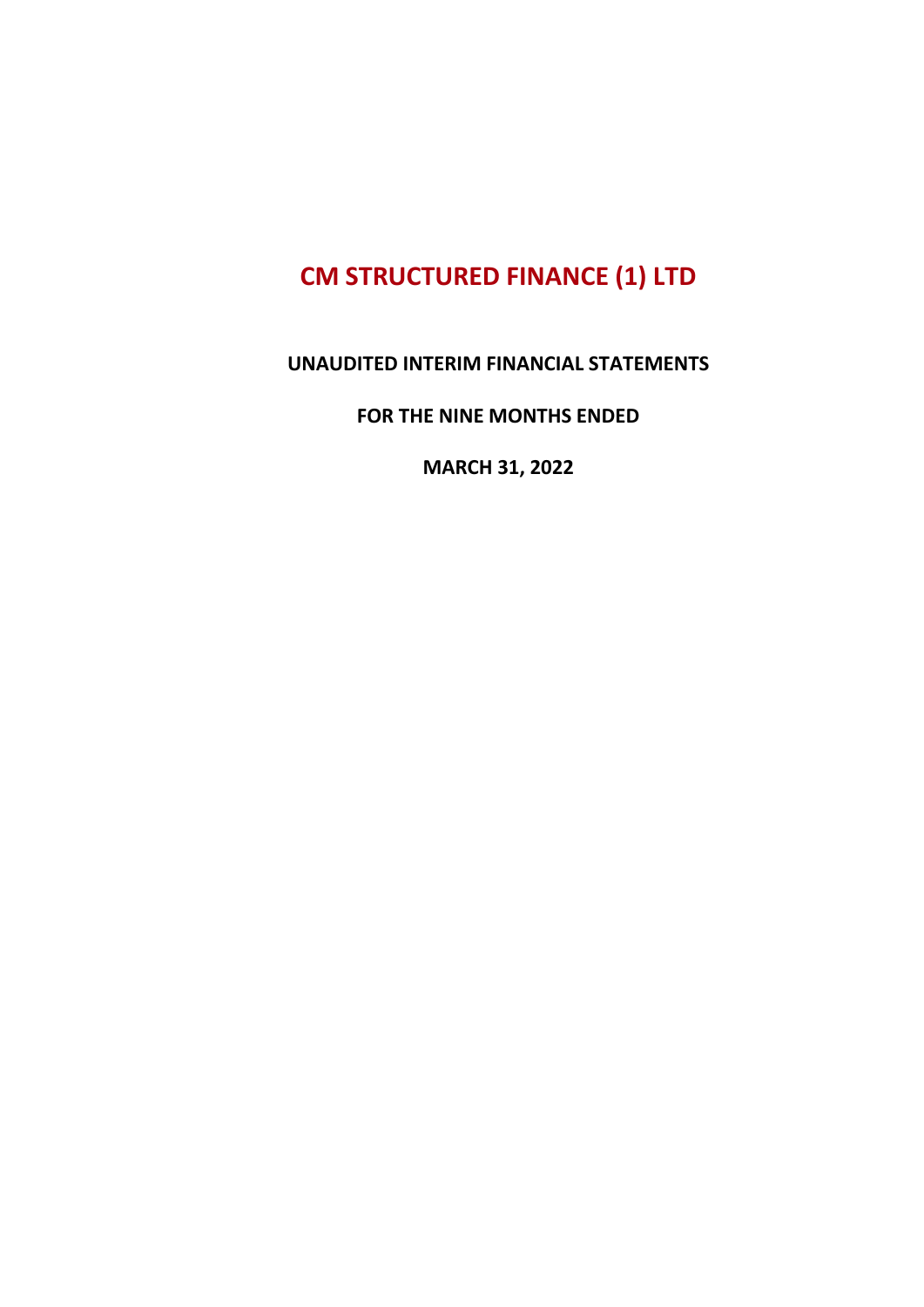#### **CM STRUCTURED FINANCE (1) LTD CONDENSED STATEMENT OF FINANCIAL POSITION AS AT MARCH 31, 2022**

| <b>USD</b><br><b>USD</b><br>2,004,000<br>2,003,800<br>3,213<br>12,063<br>227,204<br>314,969<br><b>Current Tax Assets</b><br>1,260<br>2,234,417<br>2,332,092<br>2,234,417<br>2,332,092<br>2,000,291<br>2,000,291<br>(1,973,352)<br>(2,000,252)<br>26,939<br>39<br>205,743<br>332,053<br><b>Current Tax Liabilities</b><br>1,735<br>207,478<br>332,053<br>2,000,000<br>2,000,000<br>2,207,478<br>2,332,053<br>2,234,417<br>2,332,092 |                                     | Mar 31, 2022 | Jun 30, 2021 |
|------------------------------------------------------------------------------------------------------------------------------------------------------------------------------------------------------------------------------------------------------------------------------------------------------------------------------------------------------------------------------------------------------------------------------------|-------------------------------------|--------------|--------------|
|                                                                                                                                                                                                                                                                                                                                                                                                                                    |                                     |              |              |
|                                                                                                                                                                                                                                                                                                                                                                                                                                    | <b>ASSETS</b>                       |              |              |
|                                                                                                                                                                                                                                                                                                                                                                                                                                    | <b>Current Assets</b>               |              |              |
|                                                                                                                                                                                                                                                                                                                                                                                                                                    | Financial Assets at amortised cost  |              |              |
|                                                                                                                                                                                                                                                                                                                                                                                                                                    | Other Receivables and Prepayments   |              |              |
|                                                                                                                                                                                                                                                                                                                                                                                                                                    | Cash and Cash equivalents           |              |              |
|                                                                                                                                                                                                                                                                                                                                                                                                                                    |                                     |              |              |
|                                                                                                                                                                                                                                                                                                                                                                                                                                    |                                     |              |              |
|                                                                                                                                                                                                                                                                                                                                                                                                                                    | <b>Total Assets</b>                 |              |              |
|                                                                                                                                                                                                                                                                                                                                                                                                                                    | <b>EQUITY AND LIABILITIES</b>       |              |              |
|                                                                                                                                                                                                                                                                                                                                                                                                                                    | <b>Capital &amp; Reserves</b>       |              |              |
|                                                                                                                                                                                                                                                                                                                                                                                                                                    | <b>Share Capital</b>                |              |              |
|                                                                                                                                                                                                                                                                                                                                                                                                                                    | <b>Revenue Deficit</b>              |              |              |
|                                                                                                                                                                                                                                                                                                                                                                                                                                    | <b>Total Equity</b>                 |              |              |
|                                                                                                                                                                                                                                                                                                                                                                                                                                    | <b>Current Liabilities</b>          |              |              |
|                                                                                                                                                                                                                                                                                                                                                                                                                                    | <b>Other Payables</b>               |              |              |
|                                                                                                                                                                                                                                                                                                                                                                                                                                    |                                     |              |              |
|                                                                                                                                                                                                                                                                                                                                                                                                                                    |                                     |              |              |
|                                                                                                                                                                                                                                                                                                                                                                                                                                    | <b>Non Current Liability</b>        |              |              |
|                                                                                                                                                                                                                                                                                                                                                                                                                                    | <b>Other Financial liabilities</b>  |              |              |
|                                                                                                                                                                                                                                                                                                                                                                                                                                    | <b>Total Liabilities</b>            |              |              |
|                                                                                                                                                                                                                                                                                                                                                                                                                                    |                                     |              |              |
|                                                                                                                                                                                                                                                                                                                                                                                                                                    | <b>Total Equity and Liabilities</b> |              |              |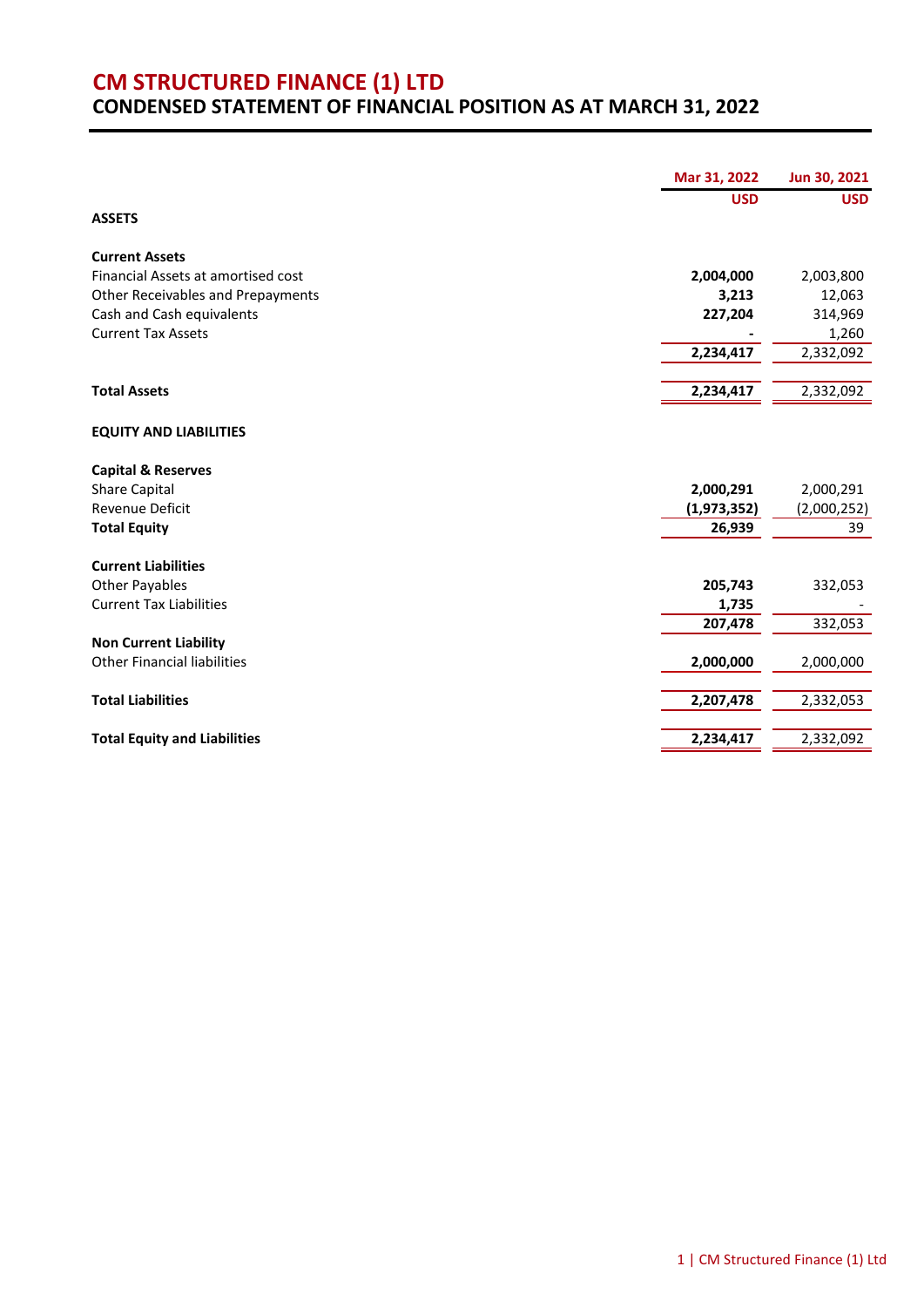## **CONDENSED STATEMENT OF PROFIT OR LOSS AND OTHER COMPREHENSIVE INCOME FOR THE NINE MONTHS ENDED MARCH 31, 2022**

|                                       | 3 Months to<br>Mar 31, 2022 | 3 Months to<br>Mar 31, 2021 | 9 Months to<br>Mar 31, 2022 | 9 Months to<br>Mar 31, 2021 |
|---------------------------------------|-----------------------------|-----------------------------|-----------------------------|-----------------------------|
|                                       | <b>USD</b>                  | <b>USD</b>                  | <b>USD</b>                  | <b>USD</b>                  |
| Interest Income                       | 18,000                      | 18,000                      | 54,800                      | 54,800                      |
| <b>Operating Expenses</b>             | (1,854)                     | (1,704)                     | (5,601)                     | (15, 022)                   |
| <b>Administrative Expenses</b>        | (12,750)                    | (16, 620)                   | (38,017)                    | (45, 157)                   |
| Other Income                          |                             |                             | 17,250                      |                             |
| Foreign Exchange Difference           | 84                          | 189                         | 151                         | 94                          |
| Profit/(Loss) before Tax              | 3,480                       | (135)                       | 28,583                      | (5,285)                     |
| Income Tax Credit/(Income Tax Charge) | 144                         | (232)                       | (1,683)                     | (2,601)                     |
| Profit/(Loss) after Tax               | 3,624                       | (367)                       | 26,900                      | (7,886)                     |
| <b>Total Comprehensive Income</b>     | 3,624                       | (367)                       | 26,900                      | (7,886)                     |
| Earnings/(Loss) per Share             | USD <sub>1</sub>            | (USD 0.1)                   | USD <sub>9</sub>            | (USD 3)                     |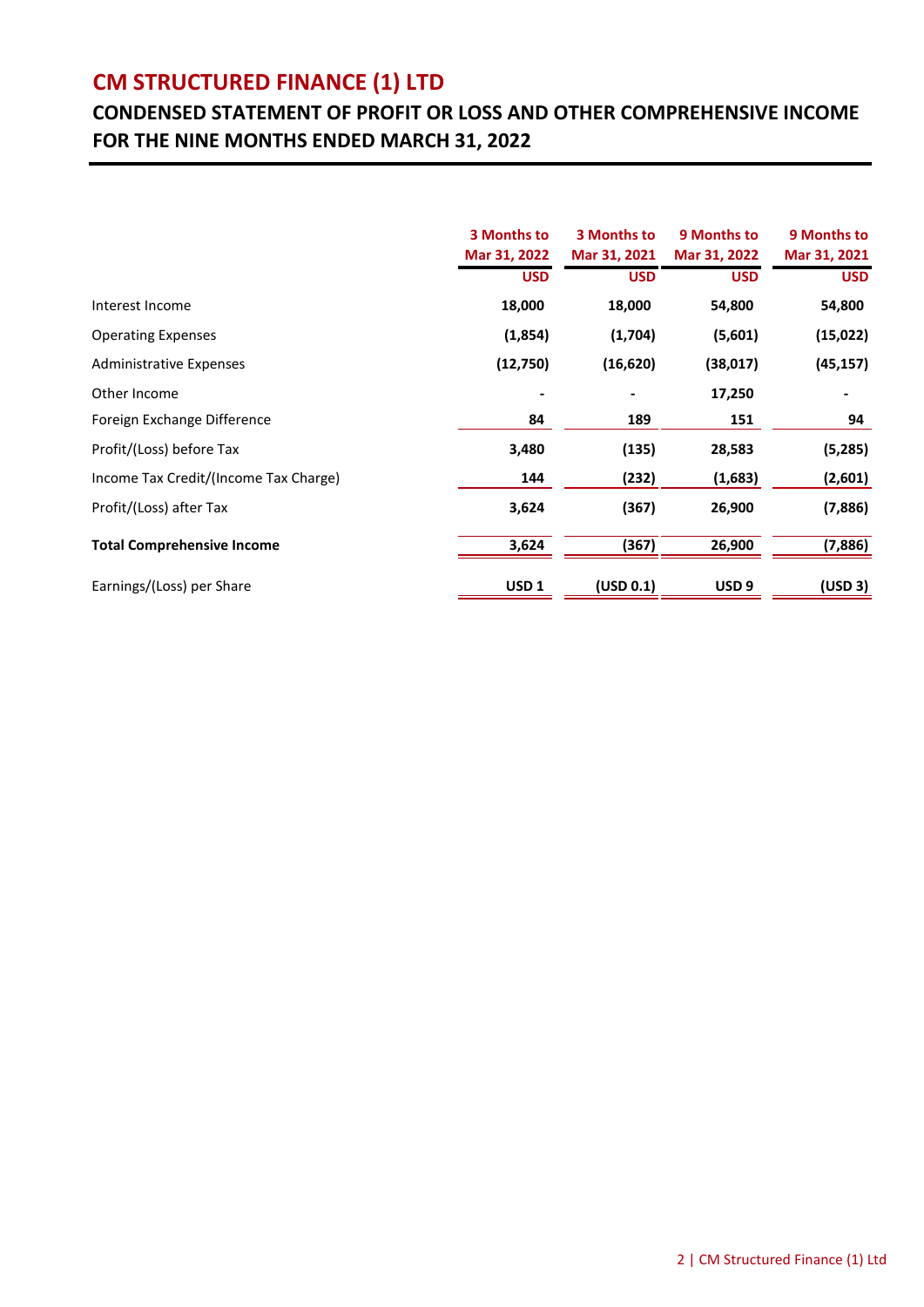### **CONDENSED STATEMENT OF CHANGES IN EQUITY FOR THE NINE MONTHS ENDED MARCH 31, 2022**

|                           | <b>Revenue</b>       |                |              |  |
|---------------------------|----------------------|----------------|--------------|--|
|                           | <b>Share Capital</b> | <b>Deficit</b> | <b>Total</b> |  |
|                           | <b>USD</b>           | <b>USD</b>     | <b>USD</b>   |  |
| Balance at July 01, 2021  | 2,000,291            | (2,000,252)    | 39           |  |
| Profit for the period     |                      | 26,900         | 26,900       |  |
| Balance at March 31, 2022 | 2,000,291            | (1,973,352)    | 26,939       |  |
|                           |                      |                |              |  |
| Balance at July 01, 2020  | 2,000,291            | (1,985,465)    | 14,826       |  |
| Loss for the period       |                      | (7,886)        | (7,886)      |  |
| Balance at March 31, 2021 | 2,000,291            | (1,993,351)    | 6,940        |  |
|                           |                      |                |              |  |
| Balance at July 01, 2020  | 2,000,291            | (1,985,465)    | 14,826       |  |
| Loss for the year         |                      | (14, 787)      | (14, 787)    |  |
| Balance at June 30, 2021  | 2,000,291            | (2,000,252)    | 39           |  |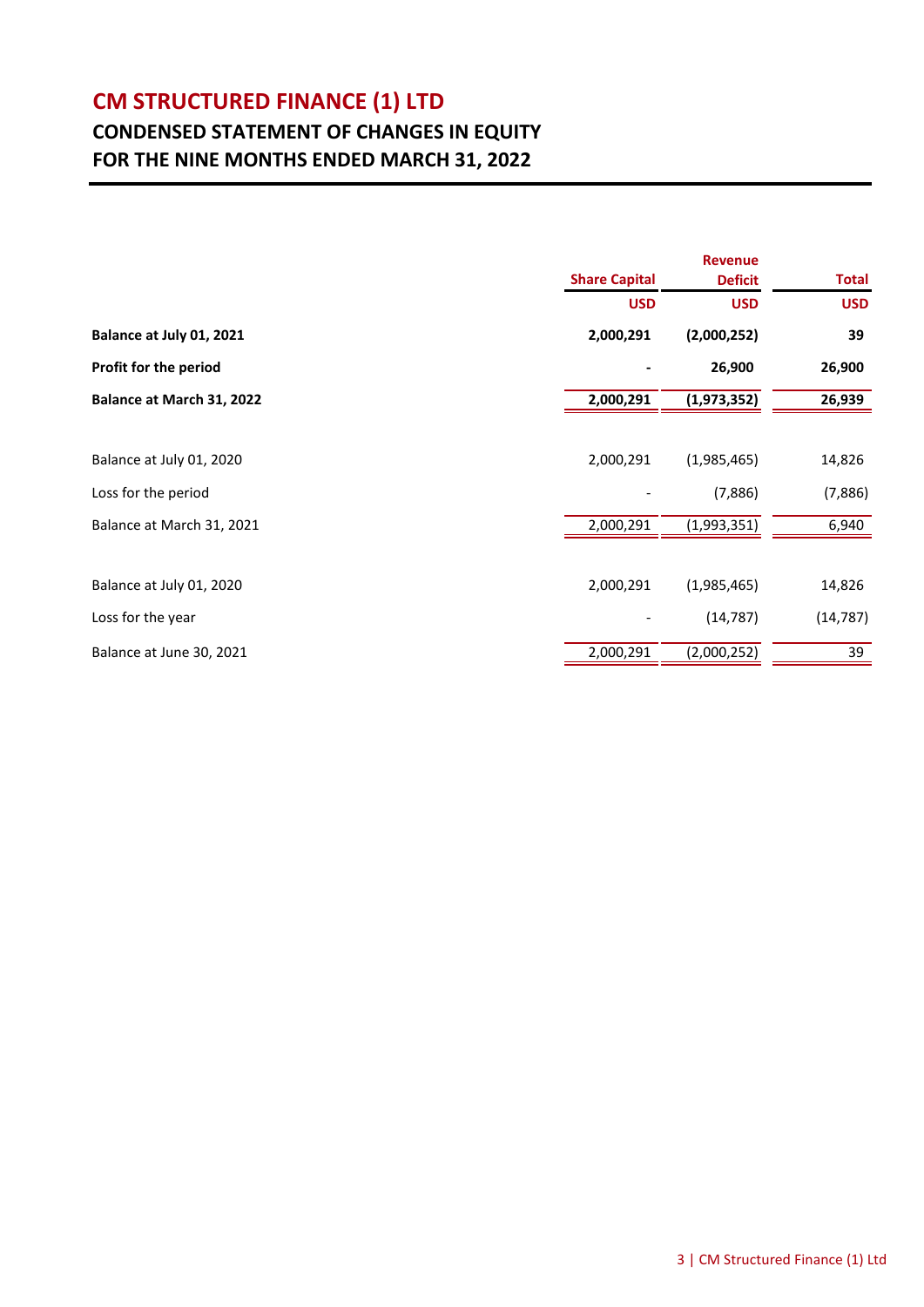## **CONDENSED STATEMENT OF CASH FLOWS FOR THE NINE MONTHS ENDED MARCH 31, 2022**

|                                              | 9 Months to  | 9 Months to  |
|----------------------------------------------|--------------|--------------|
|                                              | Mar 31, 2022 | Mar 31, 2021 |
|                                              | <b>USD</b>   | <b>USD</b>   |
| <b>Cashflow from Operating Activities</b>    |              |              |
| Cash used in Operations                      | (143,828)    | (154, 274)   |
| <b>Interest Received</b>                     | 54,600       | 54,600       |
| Tax Refund/(Paid)                            | 1,312        | (12, 973)    |
| Net Cash used in Operating Activities        | (87, 916)    | (112,647)    |
| Net decrease in Cash and Cash Equivalents    | (87, 916)    | (112,647)    |
| <b>Movement in Cash and Cash Equivalents</b> |              |              |
| At the beginning of reporting period         | 314,969      | 450,374      |
| Decrease                                     | (87, 916)    | (112, 647)   |
| Effect of Foreign Exchange Rate Changes      | 151          | 94           |
| At the end of reporting period               | 227,204      | 337,821      |